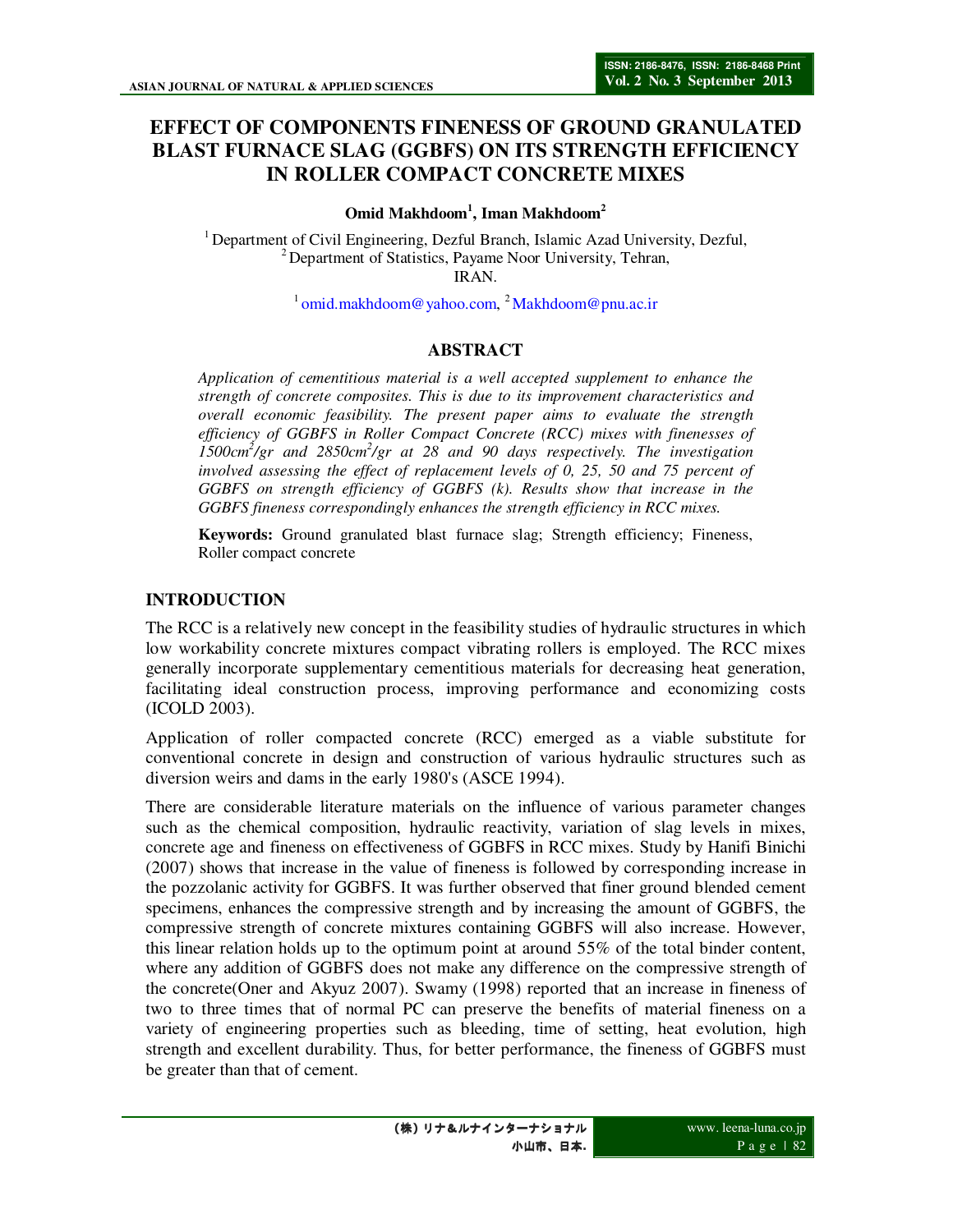Overall investigations on the ordinary concrete made with fine slag between  $400-600 \text{ m}^2/\text{kg}$ has shown that the 28 and 90 days compressive strength of some samples have been more than control specimen (with out slag).

The aim of this paper is to evaluate the strength efficiency of GGBFS in RCC mixes with finenesses of  $1500 \text{cm}^2/\text{gr}$  and  $2850 \text{cm}^2/\text{gr}$  at  $28$  and 90 days respectively and computation of percentage of creasing cementitious materials for equivalent compressive strength with control concrete.

# **SLAG ACTIVITY INDEX AND HYDRAULIC REACTIVITY OF SLAG**

ASTM C989 defines SAI **(**slag activity index**)** as the percentage ratio of the average compressive strength of slag cement (50-50%) mortar cubes to the average compressive strength of reference cement mortar cubes at a designated age. Based on this, slag was classified into three grades-Grade80, Grade100, and Grade 120, depending on the relative compressive strength. Hooton and Emery (1983) observed that the properties of GGBFS influencing its reactivity to be the glass content, chemical composition, mineralogical composition, fineness of grinding and type of activation provided. Pal, Mukherjee, Pathak (2003) in their study observed that there is a novel equation that determines relation between hydraulic index (HI) and effective parameter.

.2 425 ( ) .0 966 ( ) 12 (5. ) 28 36 .908 11.3 ( ) .3 909 ( ) 98.2 ( ) <sup>2</sup> <sup>2</sup> <sup>3</sup> *MgO glass Blaine HI CaO SiO AL O* + + = − + − + +

As can be seen from the above equation, the blaine (fineness) is an important factor in HI. As Oner (2000) and Oner et al (2003) show, finer slag markedly improves the compressive

# **FINENESS**

As with all cementing materials, the reactivity of slag is determined by its surface area. In the united kingdom, GGBFS is marketed at a surface area of  $3750-4250$  cm<sup>2</sup>/g blaine's, whereas some slag's in the United States have a surface area in the rang of  $4500-5500$  cm<sup>2</sup>/g;Canadian slags are about 4500 cm<sup>2</sup>/g, while in India it is found to vary from 3500 to 4500 cm<sup>2</sup>/g Blaine' s.

 In general, increased in fineness has a corresponding influence in the strength development. The fineness of GGBFS is a very crucial parameter, which is dependent on energy-saving and economic consideration, influences the reactivity of GGBFS in concrete, early strength development of concrete and water requirement. For this reason, slag with two fineness of  $1500 \text{cm}^2/\text{g}$  and  $2850 \text{cm}^2/\text{g}$  are used in this study.

# **EXPERIMENTAL PROGRAMME**

# **Materials for the RCC mixture**

Local materials available in the neighboring areas were used for the RCC mix design.

# *Aggregates*

The maximum size of the aggregate was 38 mm and the gradation of the coarse aggregate was found to be within the ASCE (1994) limits. The percentage of fines passing through the No.200 sieve (0.075 mm) was 2 percent on the high side, and the average fineness modulus of the fine aggregates was 2.85. Table 1 shows the percentage of passing aggregates and fines of sieves.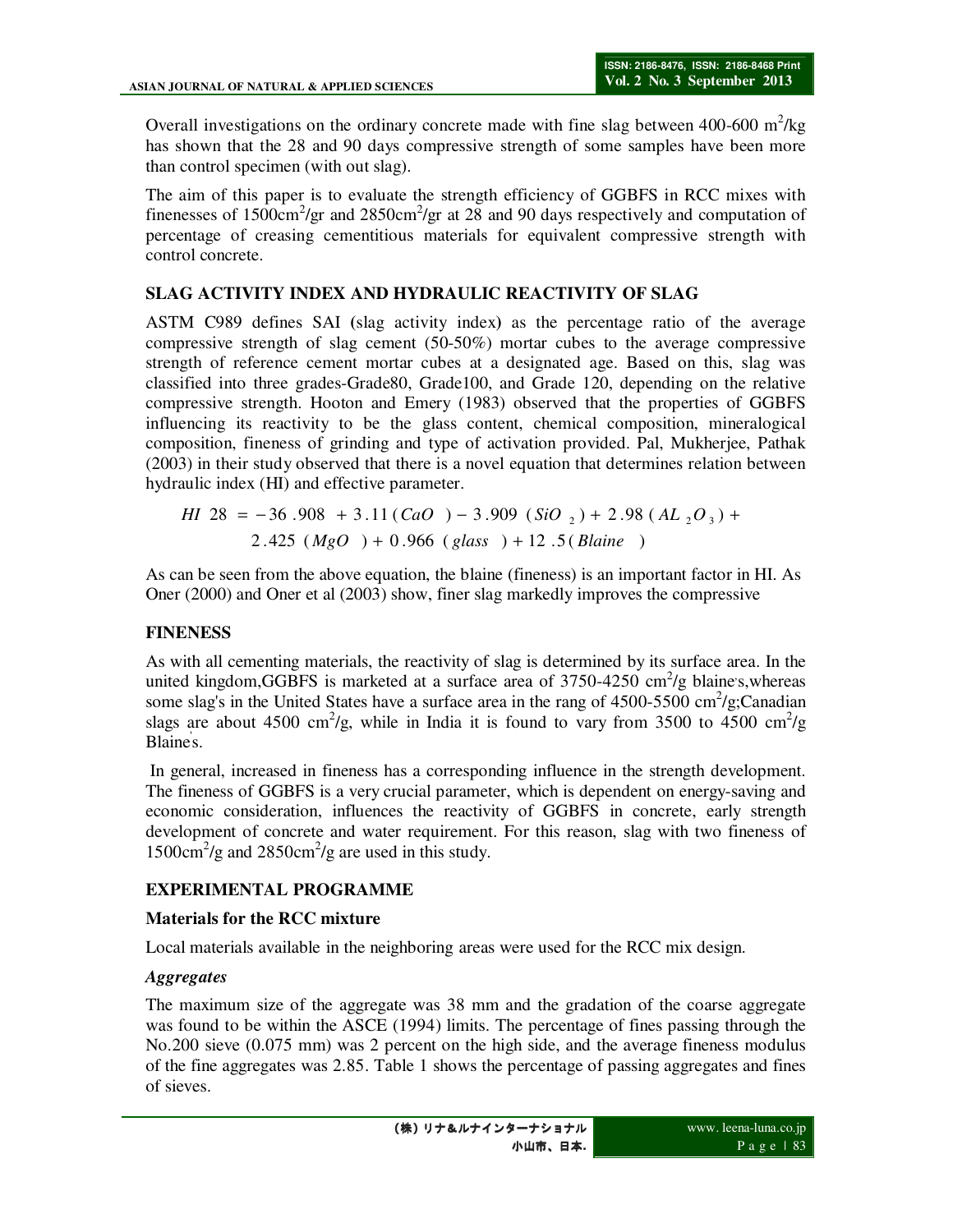| No. sieve |                          |    |                                  |    |    |                           |             |  |   | $\frac{1}{38}$ 25 19 12.5 9.5 4.75 8# 16# 30# 50# 100# 200# |
|-----------|--------------------------|----|----------------------------------|----|----|---------------------------|-------------|--|---|-------------------------------------------------------------|
|           | mm                       | mm | mm                               | mm | mm | mm                        |             |  |   |                                                             |
| Aggregate |                          |    |                                  |    |    | 100 74 58 37 26 2 - - - - |             |  |   |                                                             |
| Fines     | $\overline{\phantom{a}}$ |    | and the contract of the contract |    |    | 100 97                    | 69 47 32 21 |  | 6 |                                                             |

**Table 1. Sieve analysis of aggregates** 

#### *Cement*

Portland cement (Type II, according to ASTM C150) was used in the mix. The cement is manufactured by the Tehran cement Factory.

#### *Granulated Blast Furnace Slag (GGBFS)*

Granulated Blast Furnace Slag (GGBFS) was prepared from the Esfahan Steel-Iron plant in Iran. In this work, slag with two fineness  $150 \text{m}^2/\text{kg}$  and  $285 \text{m}^2/\text{kg}$  is used. Table 2 shows chemical properties of GGBFS.

|         |  |  | $SiO_2$ $AL_2O_3$ CaO $MgO$ Tio <sub>2</sub> $K_2O+Na_2$ MnO $P_2O_5$ FeO S                                                              |  |  |
|---------|--|--|------------------------------------------------------------------------------------------------------------------------------------------|--|--|
|         |  |  | Test $\sigma_0$ $\sigma_0$ $\sigma_0$ $\sigma_0$ $\sigma_0$ $\sigma_0$ $\sigma_0$ $\sigma_0$ $\sigma_0$ $\sigma_0$ $\sigma_0$ $\sigma_0$ |  |  |
| Results |  |  | 35.2 11.1 35.1 10.7 3.82 1.03 1.47 0.25 0.65 0.66                                                                                        |  |  |

**Table 2. Chemical analysis of GGBFS used**

### **RCC mix design**

Two major philosophies have emerged with respect to RCC mix design technology and methods, which are here, termed the soils philosophy, and concrete philosophy. The highpaste RCC design, and the Japaness RCD approach, may be termed as concrete approach, and the lean-concrete approach as soils approach. The main focus of present study is on concrete philosophy.

### **Construction of the RCC mixture**

Vibrating table was used for preparation and compressing of RCC mixture according to ASTM C1176, C1170 standard. The detail compositions of fourteen concrete mixes used in the test program are shown in Table3.

| Mix            | $C + S$    | Percentage   | <b>Blaine</b>         | $W/(C+S)$ | Gravel     | Sand       | $fc(28 \text{ days})$ | $fc(90 \text{ days})$ |
|----------------|------------|--------------|-----------------------|-----------|------------|------------|-----------------------|-----------------------|
| N <sub>O</sub> | $(kg/m^3)$ | Replacement  | (cm <sup>2</sup> /gr) |           | $(kg/m^3)$ | $(kg/m^3)$ | (mpa)                 | (mpa)                 |
|                | 150        | $\Omega$     |                       | 0.73      | 1258       | 880        | 10.73                 | 13.35                 |
| $\overline{2}$ | 150        | 25           | 1500                  | 0.73      | 1258       | 880        | 5.88                  | 9.28                  |
| 3              | 150        | 50           | 1500                  | 0.73      | 1258       | 880        | 3.96                  | 5.6                   |
| 4              | 150        | 75           | 1500                  | 0.73      | 1258       | 880        | 3.4                   | 4.18                  |
| 5              | 150        | 25           | 2850                  | 0.73      | 1258       | 880        | 6.1                   | 9.4                   |
| 6              | 150        | 50           | 2850                  | 0.73      | 1258       | 880        | 5.6                   | 7.92                  |
| 7              | 150        | 75           | 2850                  | 0.73      | 1258       | 880        | 4.8                   | 5.52                  |
| 8              | 210        | $\mathbf{0}$ |                       | 0.57      | 1215       | 850        | 22.75                 | 29.99                 |
| 9              | 210        | 25           | 1500                  | 0.57      | 1215       | 850        | 16.12                 | 22.77                 |
| 10             | 210        | 50           | 1500                  | 0.57      | 1215       | 850        | 8.50                  | 13.04                 |
| 11             | 210        | 75           | 1500                  | 0.57      | 1215       | 850        | 5.43                  | 7.64                  |
| 12             | 210        | 25           | 2850                  | 0.57      | 1215       | 850        | 16.5                  | 24.27                 |
| 13             | 210        | 50           | 2850                  | 0.57      | 1215       | 850        | 11                    | 16.41                 |
| 14             | 210        | 75           | 2850                  | 0.57      | 1215       | 850        | 9.11                  | 9.96                  |
|                |            |              |                       |           |            |            |                       |                       |

**Table 3. Mixture proportions for RCC mixes**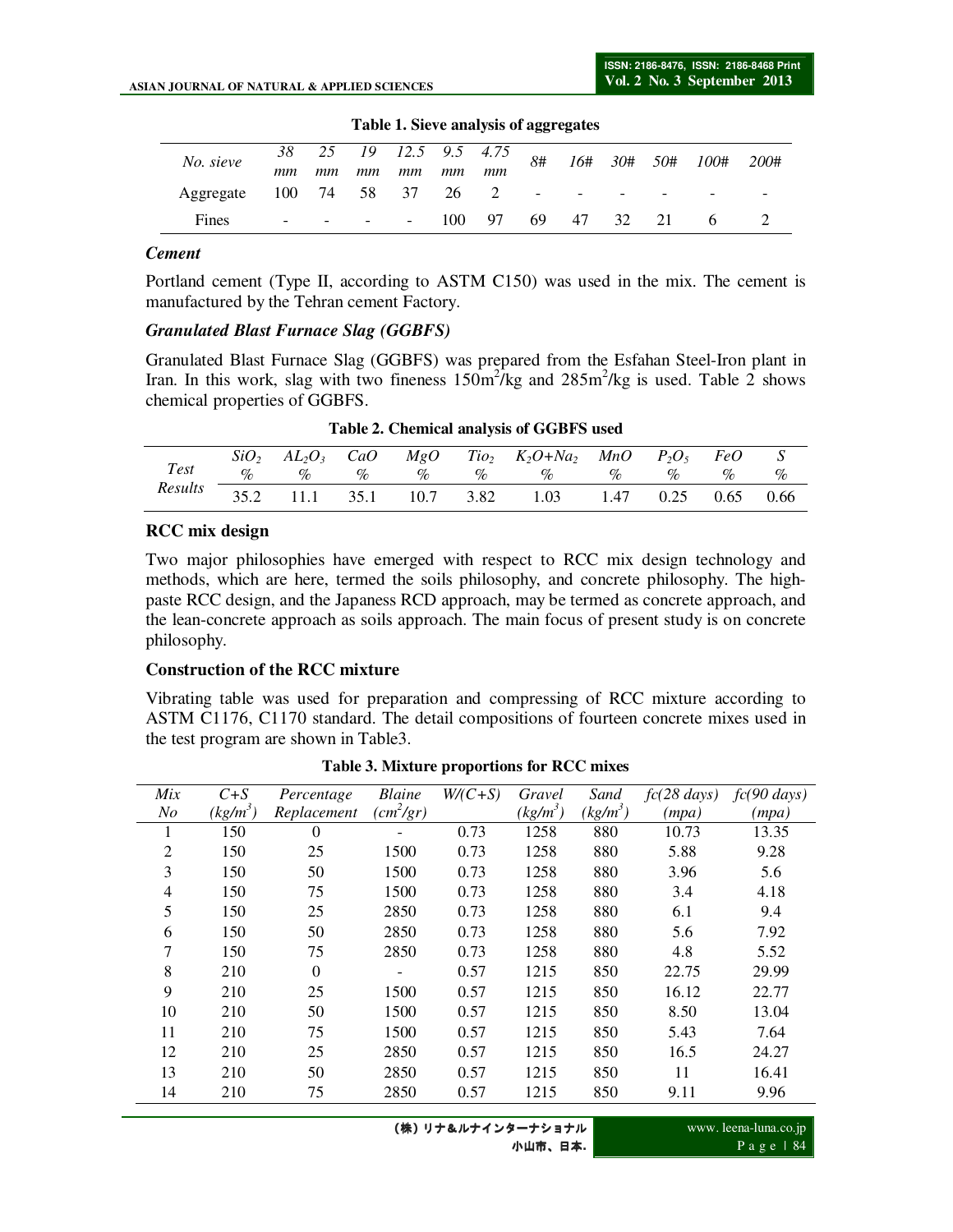### **EXPERIMENTAL RESULTS AND DISCUSSION**

Results of the tests on compressive strength of mixture ages of 28 and 90 days against cementitious material-to-water ratio was given in figure1 and figure2 for different amount of slag replacement (0, 25, 50 and 75 percent) with finenesses of  $1500 \text{cm}^2/\text{gr}$  and  $2850 \text{cm}^2/\text{gr}$ .

Results show that replacement of the slag by these mixtures increases the mixture strength at all ages. Results further show that by increasing the amount of slag in the mixture, there would be a corresponding increase in the strength efficiency. But, as it was observed, a significant improvement in compressive strength of samples at all ages can be achieved by increasing slag fineness from  $1500 \text{cm}^2/\text{gr}$  to  $2850 \text{cm}^2/\text{gr}$ .



Figure 1. The effect of cementitious material-to-water ratio on RCC Compressive strength in age of 28



Figure 2. The effect of cementitious material-to-water ratio on RCC Compressive strength in age of 90

# **EFFICIENCY CONCEPTS**

The efficiency of GGBFS is generally the amount of Portland Cement (pc) portions that can be replaced with one portion of slag without changing strength properties of concrete. The results of experimental researches show that strength efficiency of slag depends among other factors on amount of slag consumed in concrete mixture, Blaine of consumed slag in concrete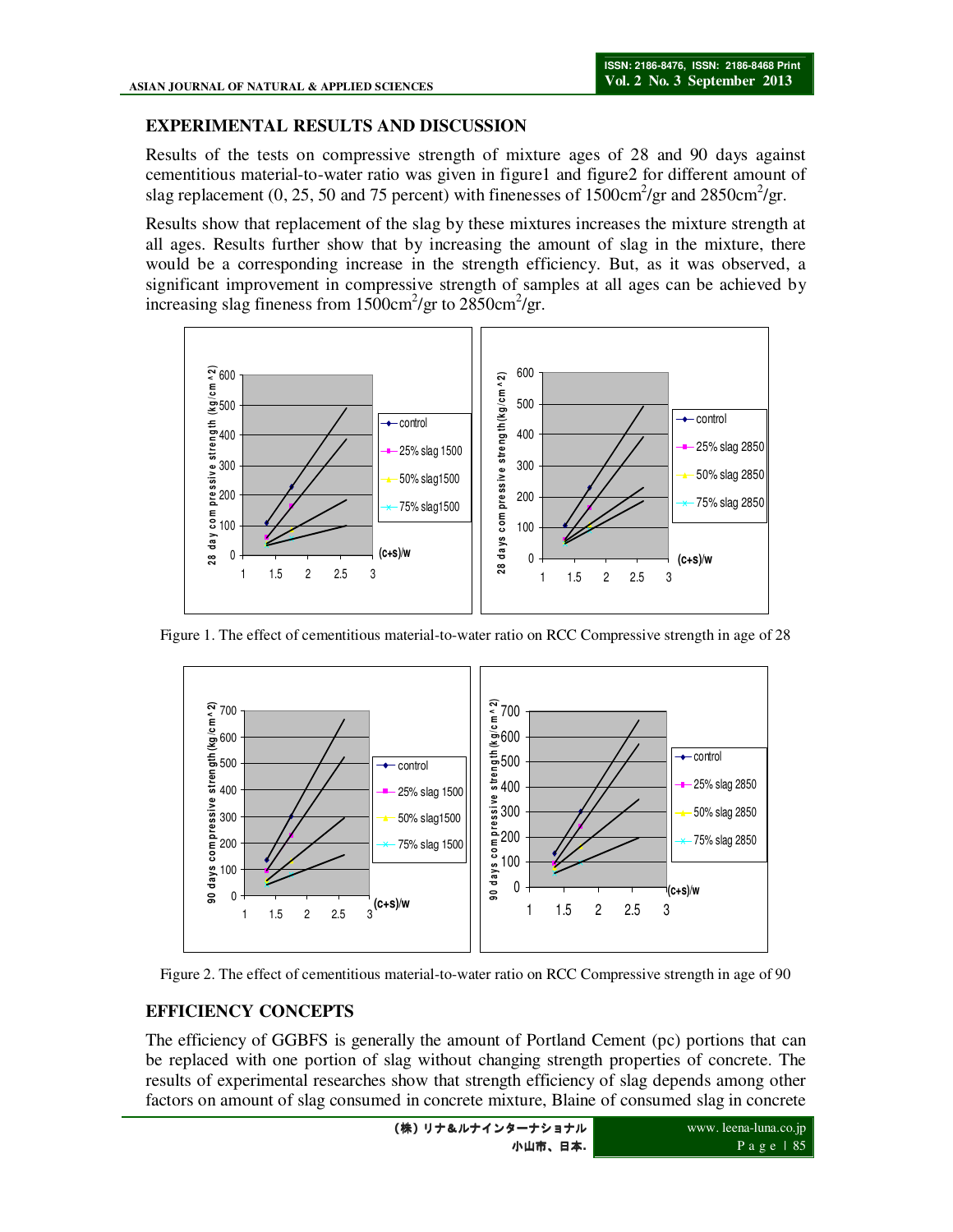*w*

mixture and the age of concrete. Some researchers present relations for determining strength efficiency. In the present study, calculating coefficient k was performed based on relations of calculation of strength efficiency conducted by Gunesh Babu (1993, 2000) the result of which has been the presentation new relations presented based on water to cement ratio.

### **EVALUATION OF EFFICIENCY**

This paper attempts to assess the cementitious efficiency of GGBFS in RCC mixture at various replacement percentages through the efficiency concept by establishing the variation of the strength to cementitious material-to-water ratio relations of the GGBFS concretes from the normal concretes at 28&90 days. In principle, this was done by using ∆*w* concept (according to figure3), which attempts to bring the cementitious material to water ratio $\left[\frac{c+s}{s}\right]$ *w*

closer to the cement to water ratio of the control concrete  $\frac{c_0}{w}$  $\frac{c_{0}}{c_{0}}$  by applying the cementitious

efficiency factor k of GGBFS at any particular strength. The ∆*w* concept explained earlier was used in evaluating the efficiency of GGBFS. One important contribution of this work was that it defined the consequent reduction in cementitious water materials ratio<sub> $[$  $\frac{c + s}{q} ]$  of</sub>

GGBFS concrete as compared to the cement-to-water ratio  $\left[\frac{c_0}{w}\right]$  $c_{\text{o}_1}$  of the reference concrete

(∆*w* Concept) as

$$
\Delta w = \frac{c + s}{w} - \frac{c_0}{w}
$$
  
\n
$$
c_0 = c + ks
$$
  
\n
$$
\Delta w = \frac{c + s}{w} - \frac{c + ks}{w} = \frac{s}{w} (1 - k)
$$

The above formulation clearly shows that this reduction depends not only on the size of the efficiency factor (k), but depends additionally on the slag water ratio  $\left(\frac{s}{w}\right)$ *s*



Figure 3. Compressive strengths of concrete against the cementitious materials -to -water ratio for normal and GGBFS replaced concretes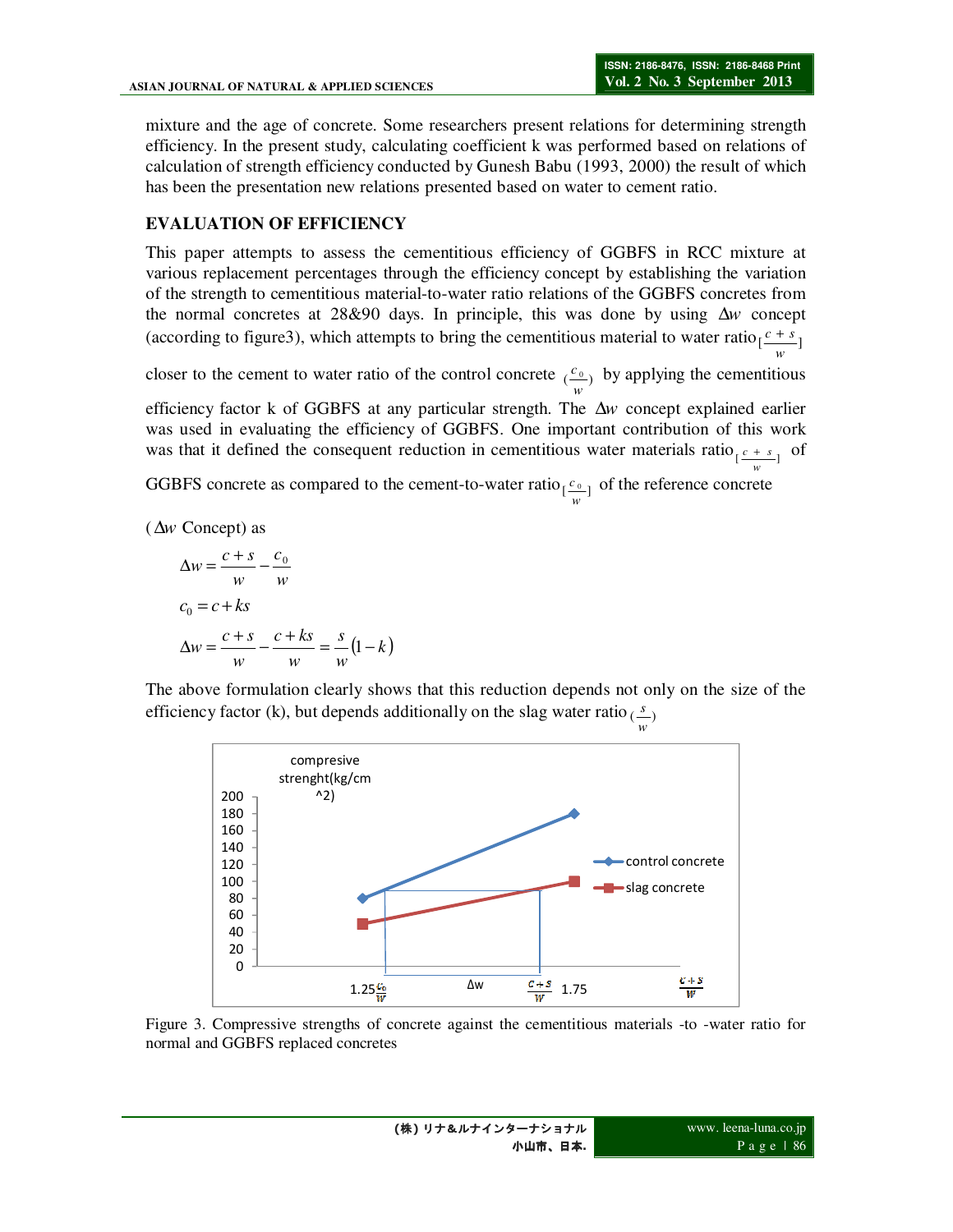**The Computation of K For 25% Replacement GGBFS with Fineness 2850cm<sup>2</sup> /Gr at 90days** 

$$
\Delta w = \frac{s}{w} (1 - k)
$$
  
\n
$$
\Delta w_1 = 1.46 - 1.36
$$
  
\n
$$
\frac{c + s}{w} = 1.46 \quad , \frac{s}{c} = \frac{1}{3} \implies \frac{s}{w} = 0.36 \implies k_1 = 0.73
$$
  
\n
$$
\Delta w_2 = 1.89 - 1.75 \implies k = \frac{k_1 + k_2}{2} = 0.72
$$
  
\n
$$
\frac{c + s}{w} = 1.89 \quad , \frac{s}{c} = \frac{1}{3} \implies \frac{s}{w} = 0.47 \implies k_2 = 0.71
$$

**The Computation of Percentage Of Creasing Cementitious Materials For Equivalent Compressive Strength With Control Concrete At K=0.72**

$$
c_0 = c + ks = c + 0.72s
$$
  
\n
$$
\Rightarrow c_0 = 1.24c \Rightarrow c = 0.81c_0 \Rightarrow c + s = 1.08c_0
$$
  
\n
$$
\frac{s}{c} = \frac{1}{3}
$$

The following table shows that the results of strength efficiency of slag at different ages include 28 and 90 days and fineness of  $1500 \text{cm}^2/\text{gr}$  and  $2850 \text{cm}^2/\text{gr}$ . It further shows the comparison of the amount of increase of cement materials in concrete containing slag with control mixes.

| Slag<br>Fineness                  | Percentage<br>of slag<br>replacement | 28 days<br>efficiency<br>(k 28) | Percentage of<br>increasing<br>cementitious<br>materials | 90 days<br>efficiency<br>(k 90) | Percentage of increasing<br>cementitious<br>materials |
|-----------------------------------|--------------------------------------|---------------------------------|----------------------------------------------------------|---------------------------------|-------------------------------------------------------|
|                                   |                                      |                                 | $C + S = 13\%$                                           |                                 | $C + S = 8\%$                                         |
|                                   | 25                                   | 0.55                            | $C = 9.75%$                                              | 0.72                            | $C = 6\%$                                             |
|                                   |                                      |                                 | $S = 3.25\%$                                             |                                 | $S = 2\%$                                             |
|                                   |                                      |                                 | $C + S = 37\%$                                           |                                 | $C + S = 26\%$                                        |
|                                   | 50                                   | 0.46                            | $C = 18.5\%$                                             | 0.59                            | $C = 13%$                                             |
|                                   |                                      |                                 | $S = 18.5%$                                              |                                 | $S = 13%$                                             |
| $2850 \, \text{(cm}^2\text{/gr})$ |                                      |                                 | $C + S = 88\%$                                           |                                 | $C + S = 60\%$                                        |
|                                   | 75                                   | 0.37                            | $C = 22%$                                                | 0.5                             | $C = 15%$                                             |
|                                   |                                      |                                 | $S = 66\%$                                               |                                 | $S = 45\%$                                            |
|                                   |                                      |                                 | $C + S = 14\%$                                           |                                 | $C + S = 10\%$                                        |
|                                   | 25                                   | 0.52                            | $C=10.5%$                                                | 0.63                            | $C = 7.5%$                                            |
|                                   |                                      |                                 | $S = 3.5%$                                               |                                 | $S = 2.5%$                                            |
|                                   |                                      |                                 | $C + S = 50\%$                                           |                                 | $C + S = 38\%$                                        |
|                                   | 50                                   | 0.32                            | $C = 25%$                                                | 0.45                            | $C = 19%$                                             |
| $1500 \, \text{(cm}^2\text{/gr})$ |                                      |                                 | $S = 25%$                                                |                                 | $S = 19%$                                             |
|                                   |                                      |                                 | $C + S = 124%$                                           |                                 | $C + S = 100\%$                                       |
|                                   | 75                                   | 0.26                            | $C = 31%$                                                | 0.32                            | $C = 25%$                                             |
|                                   |                                      |                                 | $S = 93%$                                                |                                 | $S = 75%$                                             |
|                                   |                                      |                                 | (埃)  十8儿十ノンターナショナル                                       |                                 | www. leena-luna co in                                 |

**Table 4. Results of strength efficiency of slag and Percentage of increasing cementitious Materials** 

(株) リナ&ルナインタ 小山市、日本**.**

www. leena-luna.co.jp P a g e | 87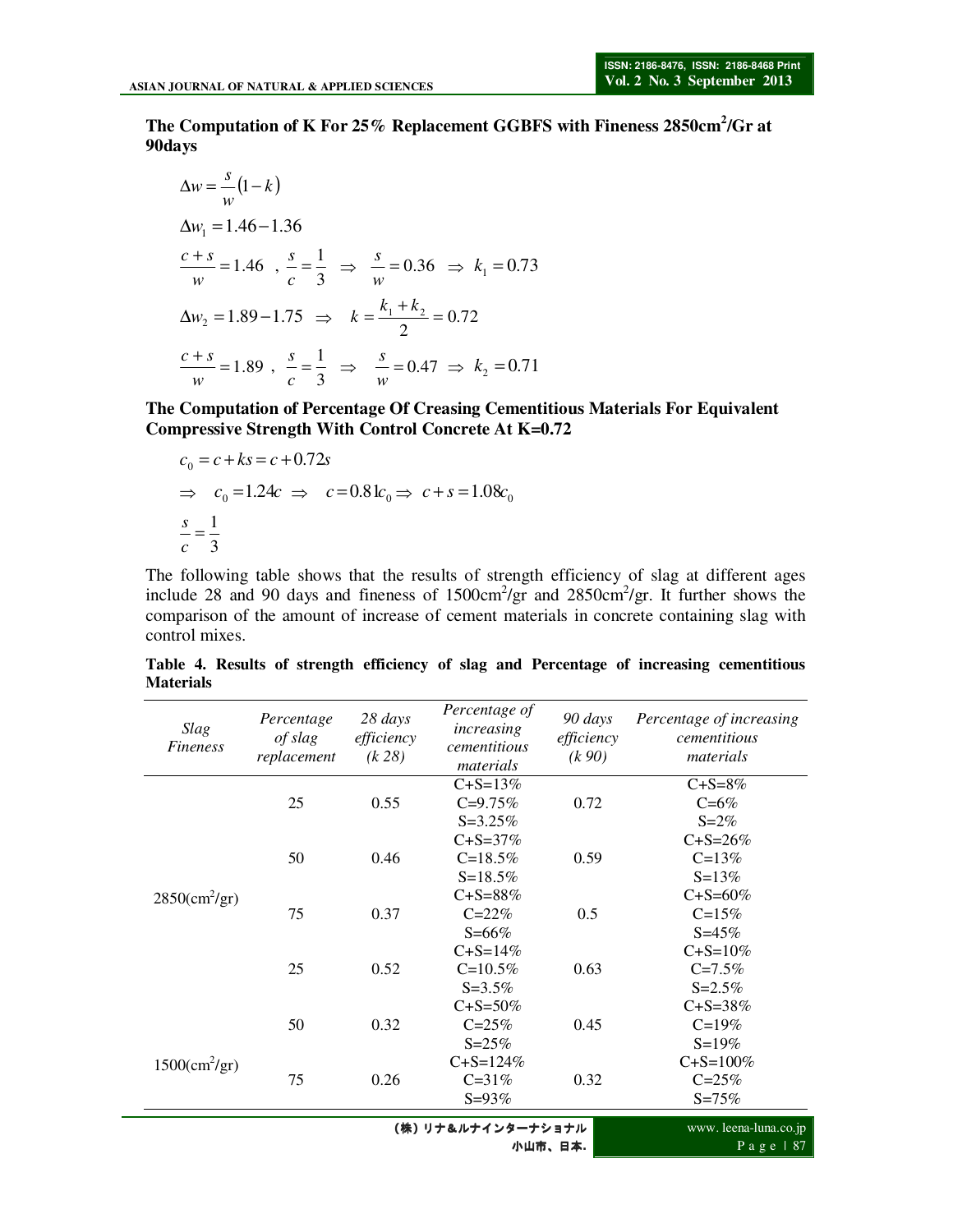S=amount of slag C=amount of cement

# **CONCLUSION**

- 1. Generally, with increase of percent amount of this type of slag in RCC concrete, strength efficiency decreases and the amount of replacement of cement materials (slag and cement) increases, that was due to low strength efficiency of this type of slag  $(k<1)$
- 2. In a constant amount of slag replacement, the strength efficiency of slag with fineness of 2850cm<sup>2</sup>/gr is more than strength efficiency of slag with fineness of 1500cm<sup>2</sup>/gr that indicate better performance of slag with fineness of 2850cm<sup>2</sup>/gr than slag with fineness of  $1500 \text{cm}^2/\text{gr}$ .
- 3. Strength efficiency at 28 days in a constant volume and in other to obtain similar strength compared to control mixes, we need to decrease the volume of replaced cement material, that show better strength performance of slag used in huge concrete of dam constructing such as RCC in old ages.

# **ACKNOWLEDGEMENTS**

The authors would like to thank reviewers, the associate editor and the editor for their constructive comments. Also since part of this paper has been supported by grants as a research project from Payame Noor University, The authors would like to thank it. This research was carried out as part of the research project with support by the author's Institute.